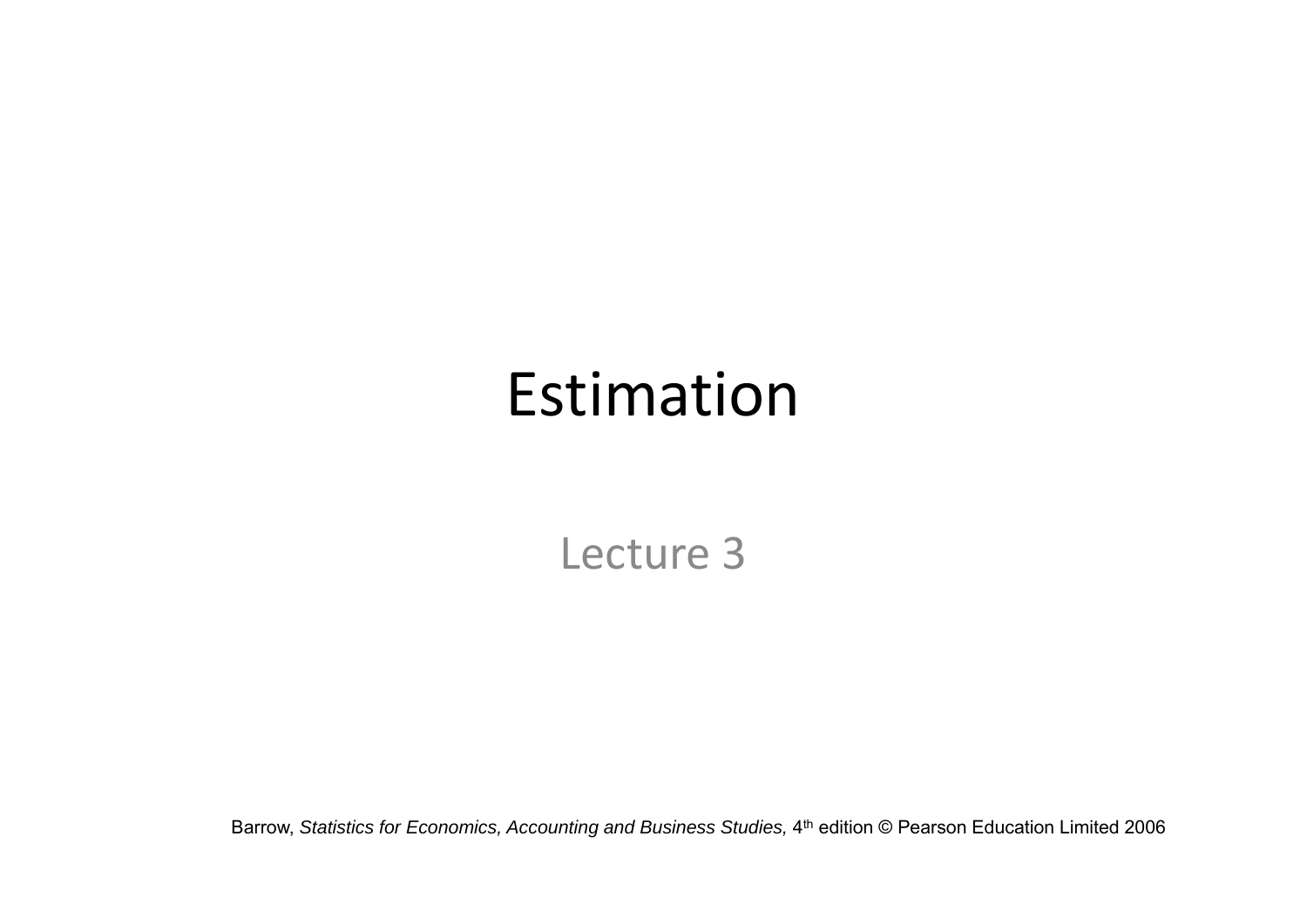## Estimation

• Estimation is the process of using sample data to draw inferences about the population

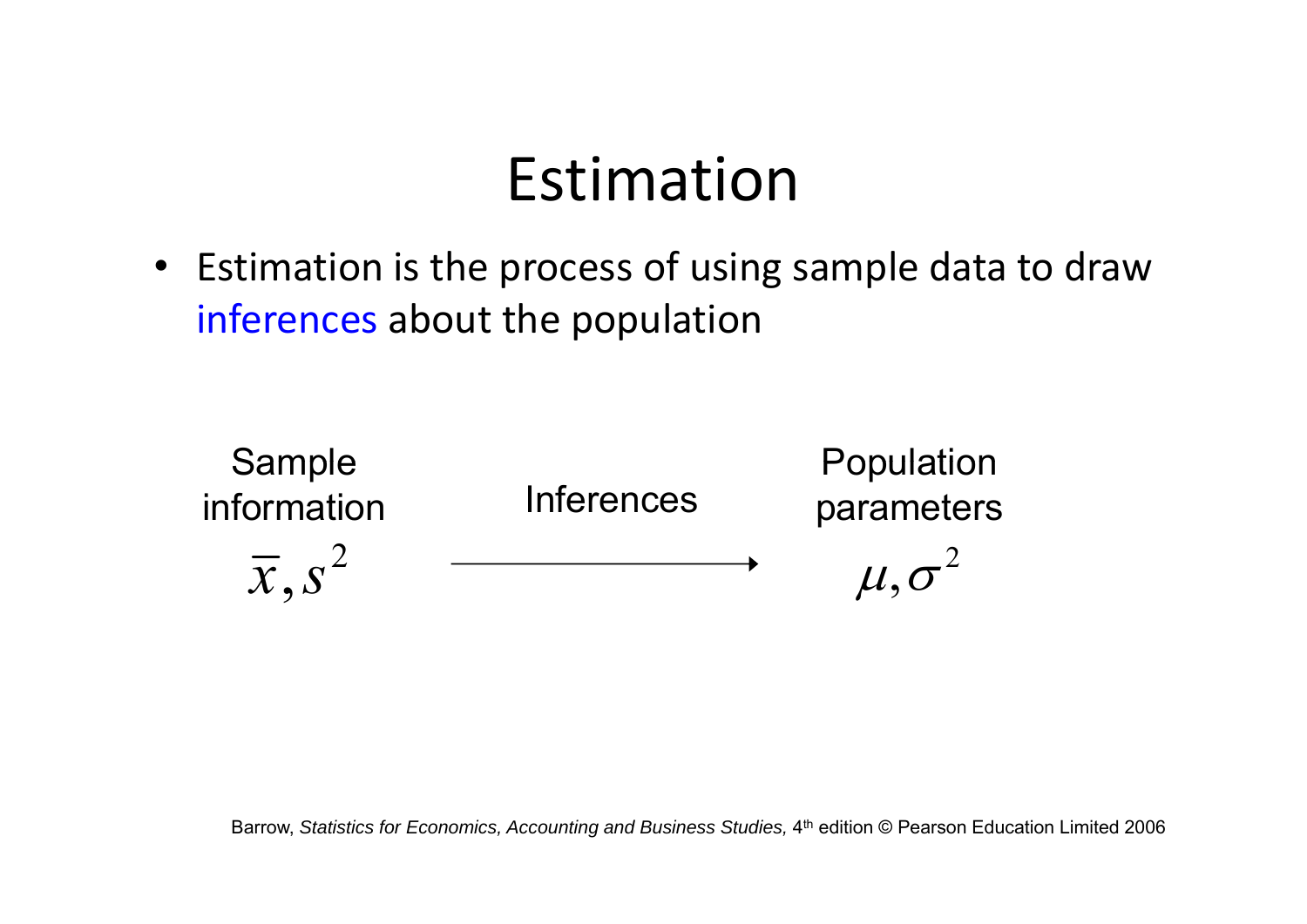# Point and Interval Estimates

- Point estimate a single value
	- – $-$  E.g. the temperature tomorrow will be 23 $^{\circ}$
- Interval estimate a range of values, expressing the degree of uncertainty
	- $-$  E.g. the temperature tomorrow will be between 21 $^{\circ}$  and 25 $^{\circ}$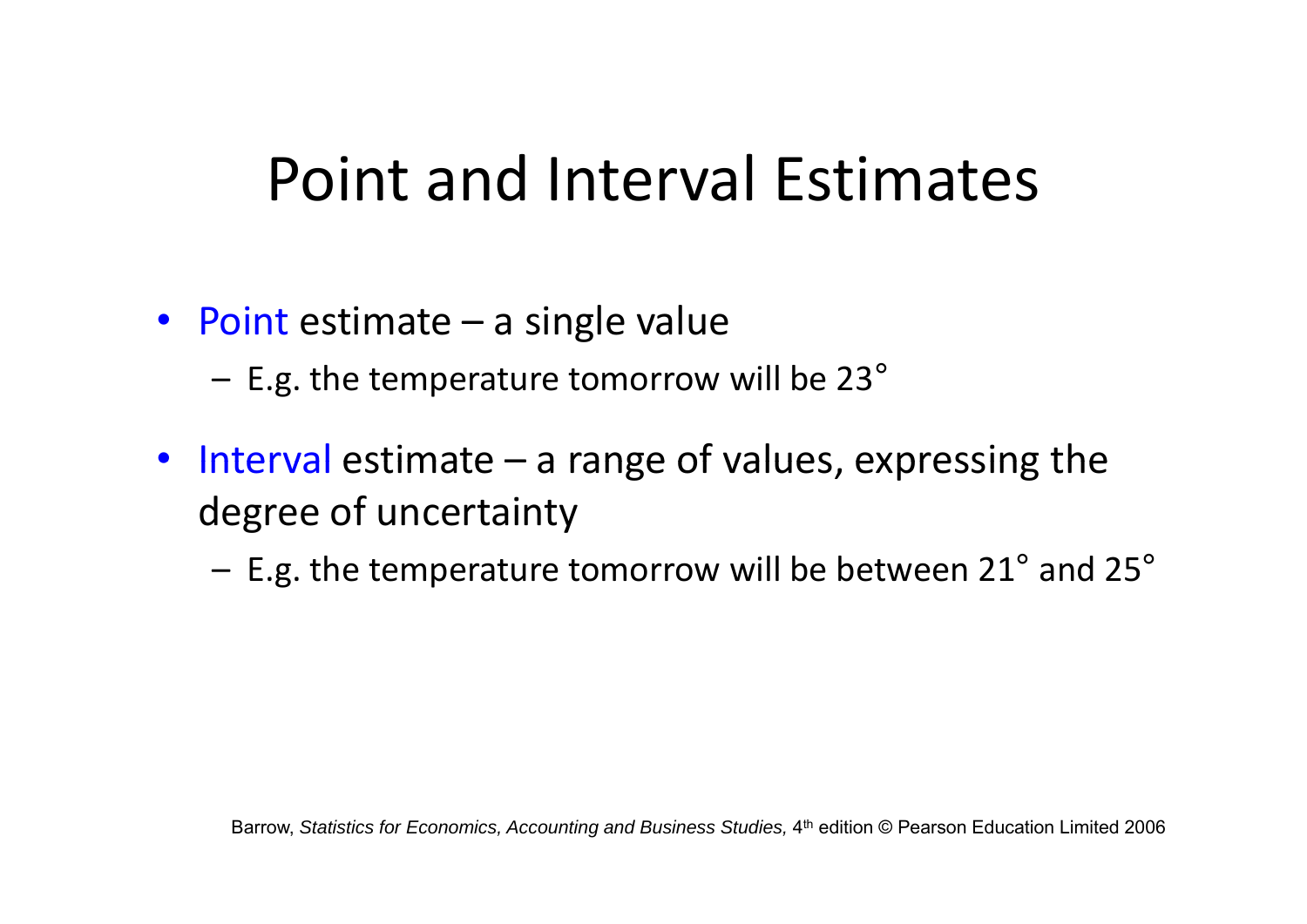# Estimating <sup>a</sup> Mean (Large Samples)

- Point estimate use the sample mean (unbiased)
- Interval estimate sample mean ± 'something'
- What is the something?
- Go back to the distribution of *x*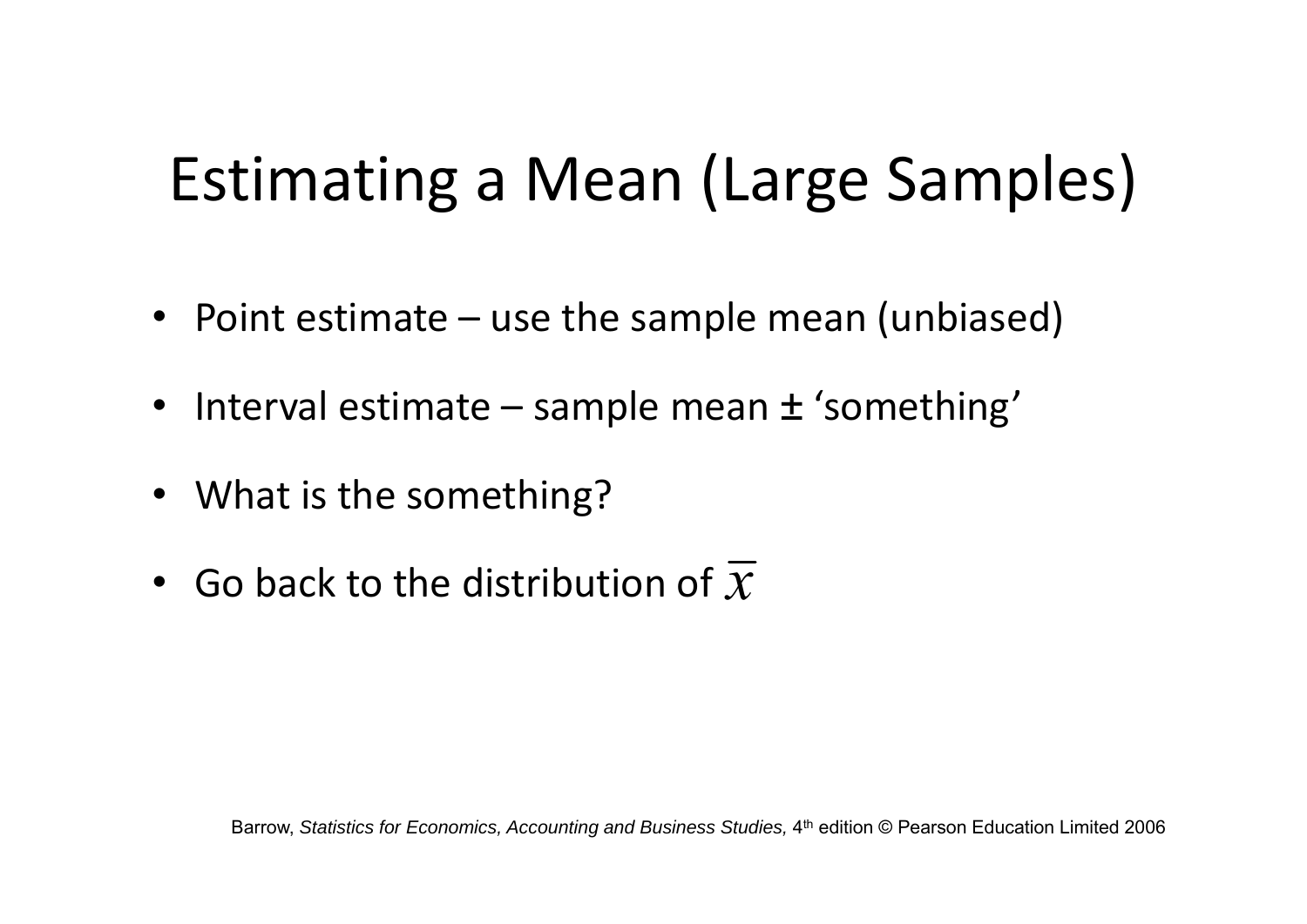## Normal Distribution



Barrow, *Statistics for Economics, Accounting and Business Studies,* 4<sup>th</sup> edition © Pearson Education Limited 2006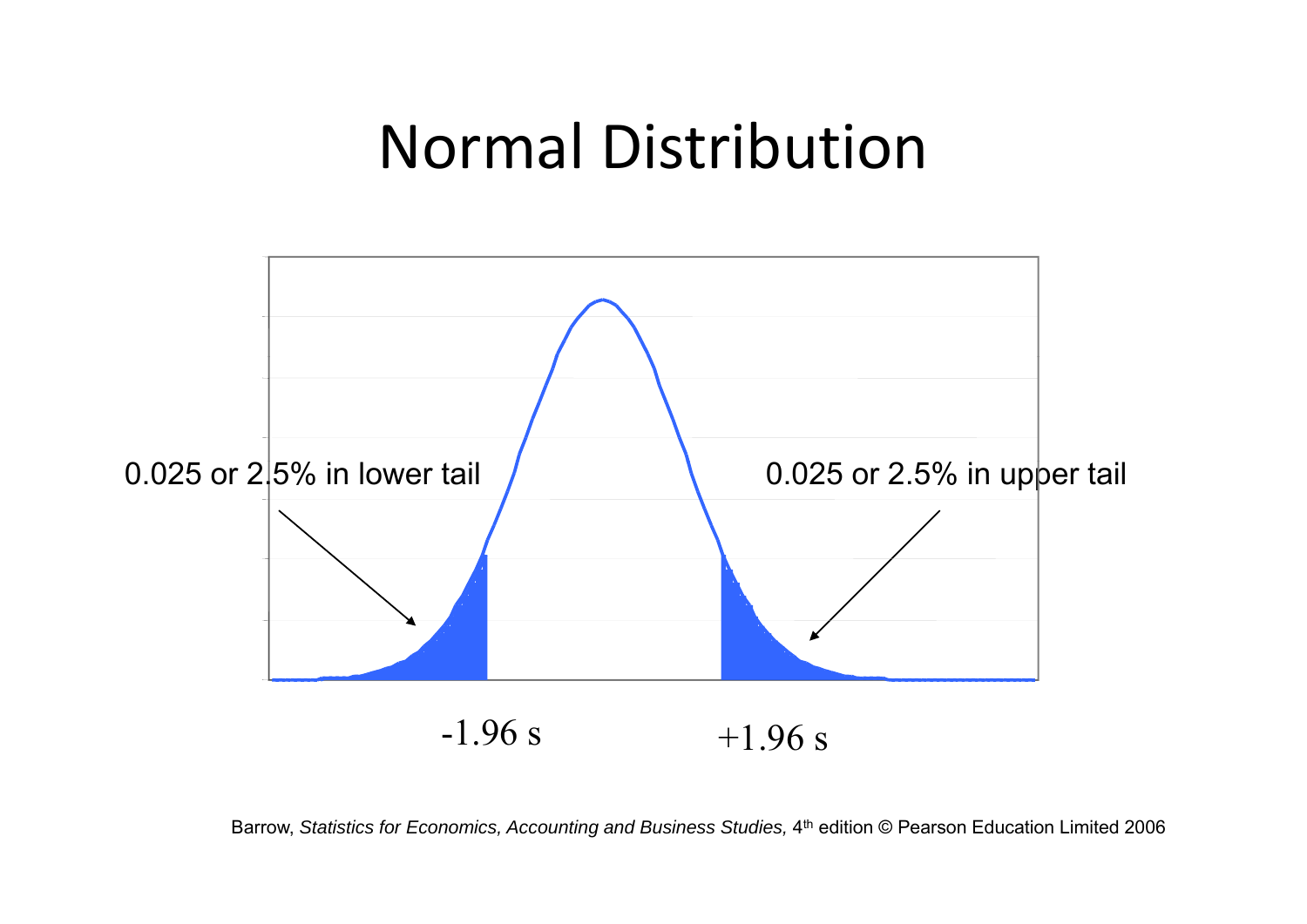# Standardised Normal Table

z=1.96 defines 2.5% of observations in each tail so 95% in-between  $\pm 1.96$ standard errors of the mean

| Z   | 0.00   | $\bullet$ $\bullet$ | 0.06   | 0.07     |
|-----|--------|---------------------|--------|----------|
| 0.0 | 0.5000 |                     | 0.4761 |          |
| 0.1 | 0.4602 |                     | 0.4364 |          |
|     |        |                     |        |          |
|     |        |                     |        |          |
| 1.5 | 0.0668 |                     | 0.0606 | 0.0630   |
| 1.9 | ۰      |                     | 0.0250 | $\vdots$ |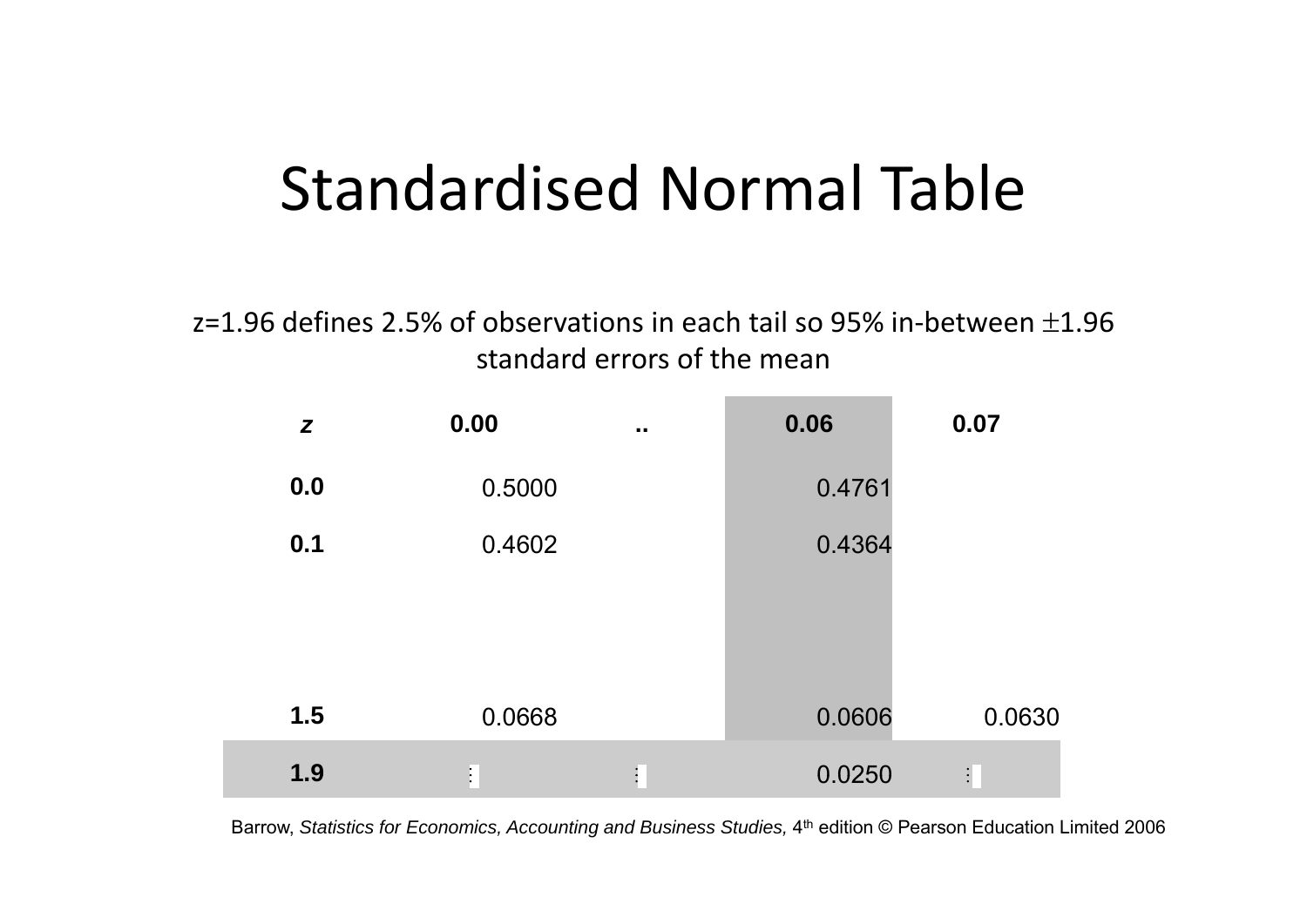# The 95% Confidence Interval

• Recall the distribution of the sample mean

 $\sim$  $\overline{x} \sim N(\mu, \sigma^2/n)$ 

• Hence the 95% probability interval is

$$
Pr(\mu - 1.96\sqrt{\sigma^2/n} \le \overline{x} \le \mu + 1.96\sqrt{\sigma^2/n} = 0.95
$$

• Rearranging this gives the 95% confidence interval for our  $\bullet$ estimate of the true population mean

$$
\left[\overline{x} - 1.96\sqrt{\sigma^2/n} \le \mu \le \overline{x} + 1.96\sqrt{\sigma^2/n}\right]
$$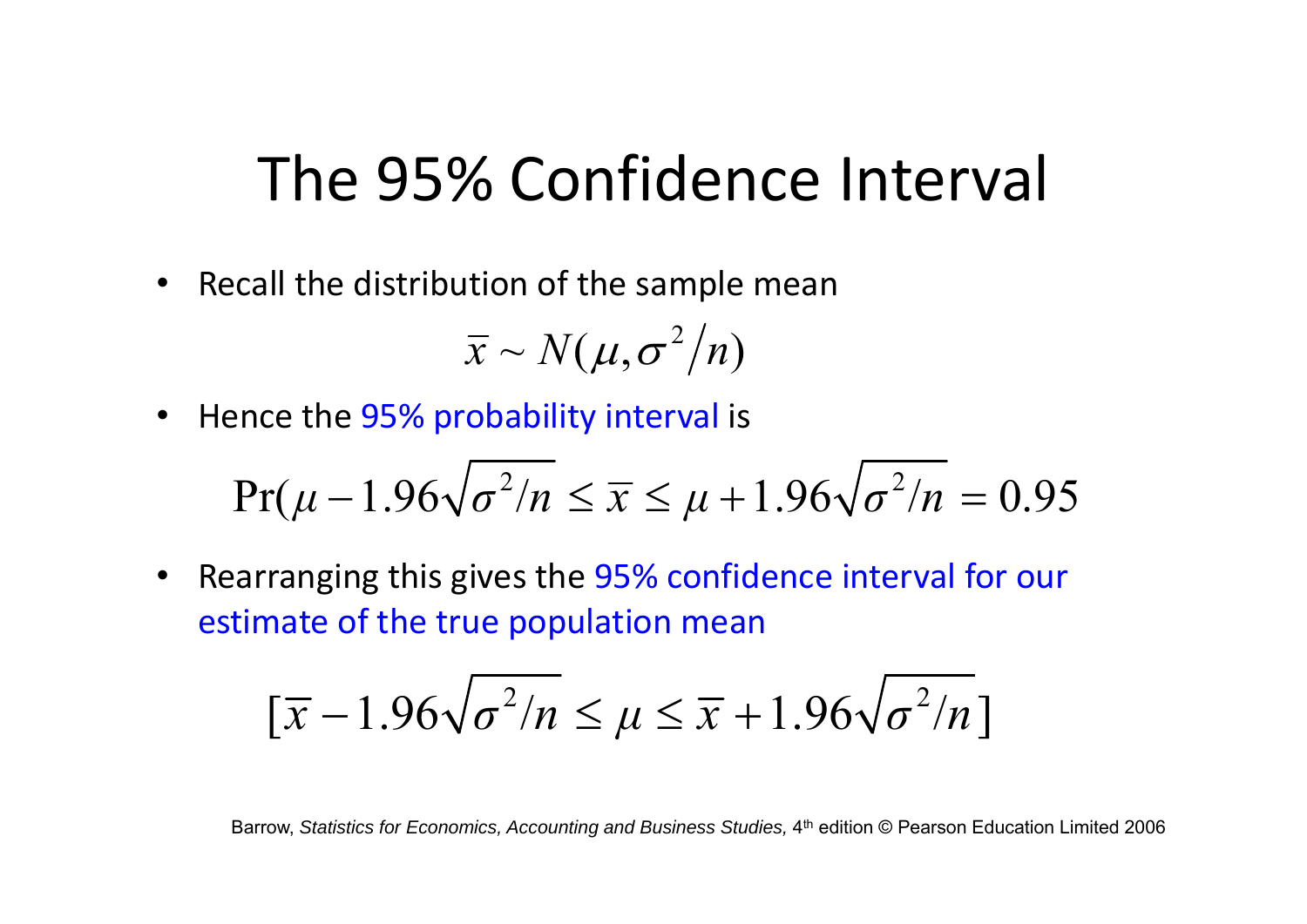### What is a Confidence Interval?



One sample out of 20 (5%) does not contain the true mean, 15.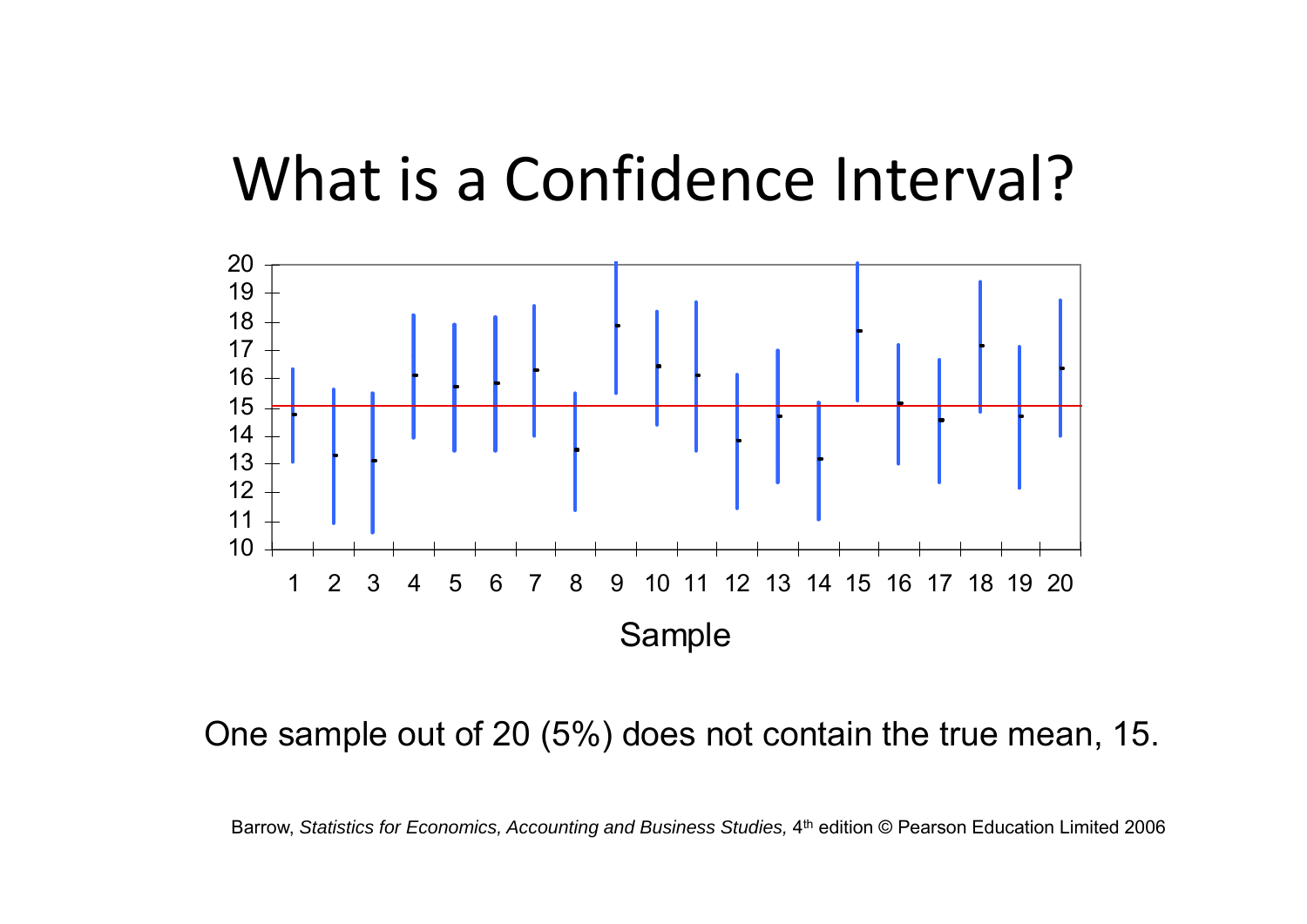## Example: Estimating Average Wealth

- Sample data:
	- $\,\mathcal{X}$  = 130 (in £000)

*<sup>s</sup><sup>2</sup> <sup>=</sup>* 50,000

– *n <sup>=</sup>* 100

• Estimate  $\mu$ , the population mean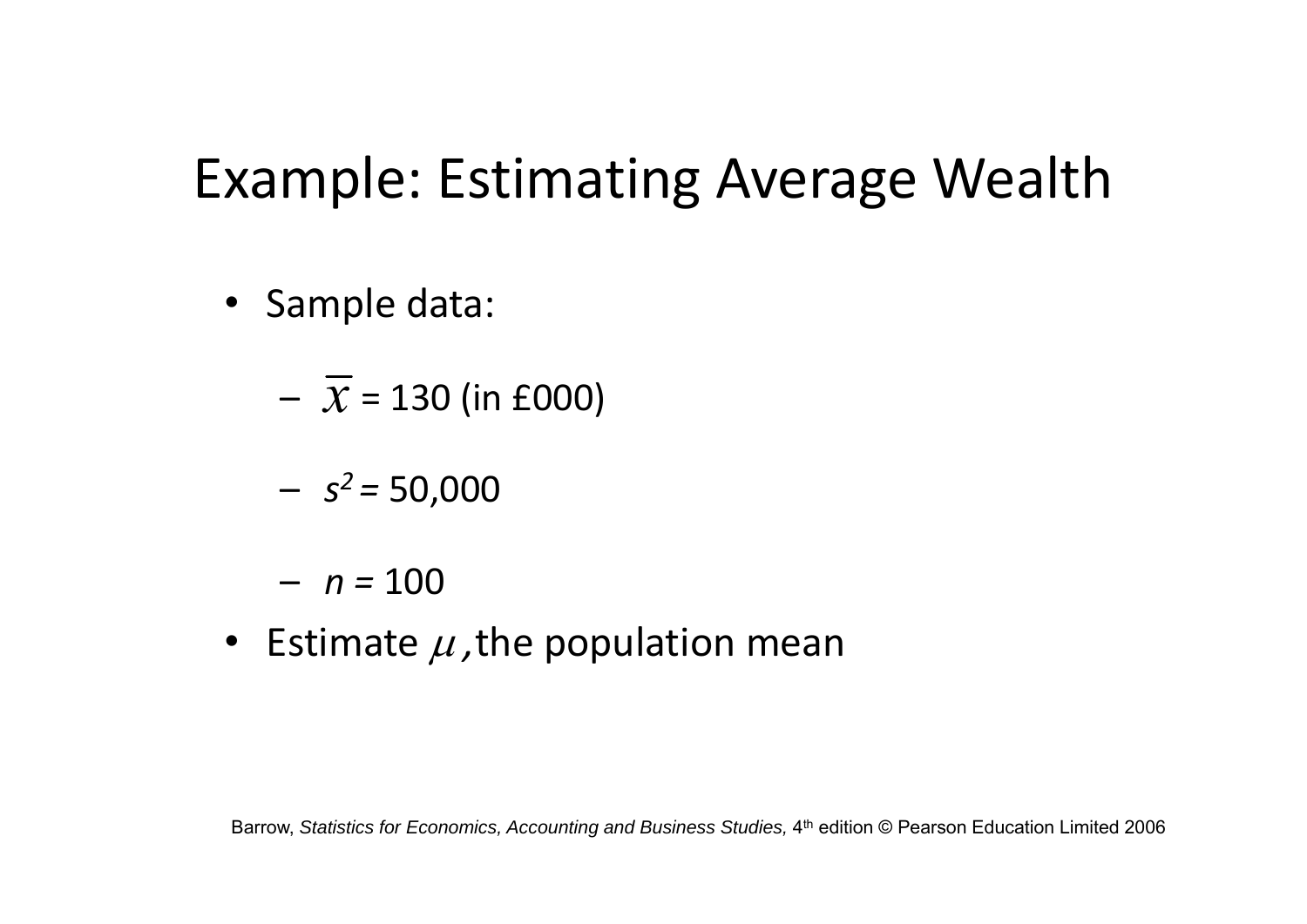#### Example: Estimating Average Wealth (cont.)

- Point estimate: 130 (uses the sample mean)
- $\bullet$ Interval estimate

$$
\overline{x} \pm 1.96 \times \sqrt{s^2/n}
$$
  
= 130 ± 1.96 ×  $\sqrt{50,000/100}$   
= 130 ± 43.8 = [86.2,173.8]

• so we are 95% confident that the true mean lies somewhere between £86,200 and £173,800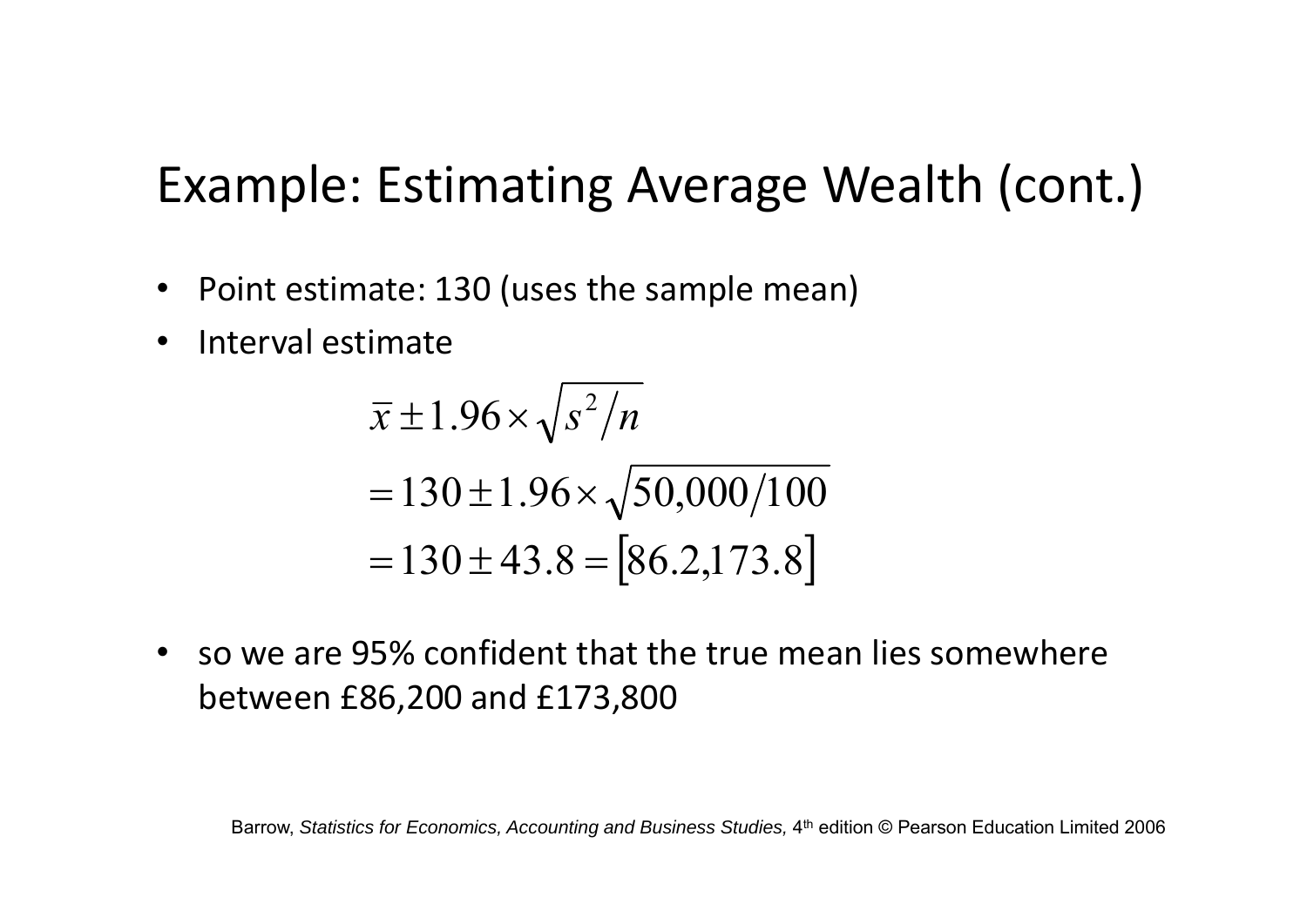## Using Different Confidence Levels

- The 95% confidence level is <sup>a</sup> convention
- The 99% confidence interval is calculated by adding and subtracting 2.57 standard errors (instead of 1.96) to the point estimate.
- A higher level of confidence implies <sup>a</sup> wider interval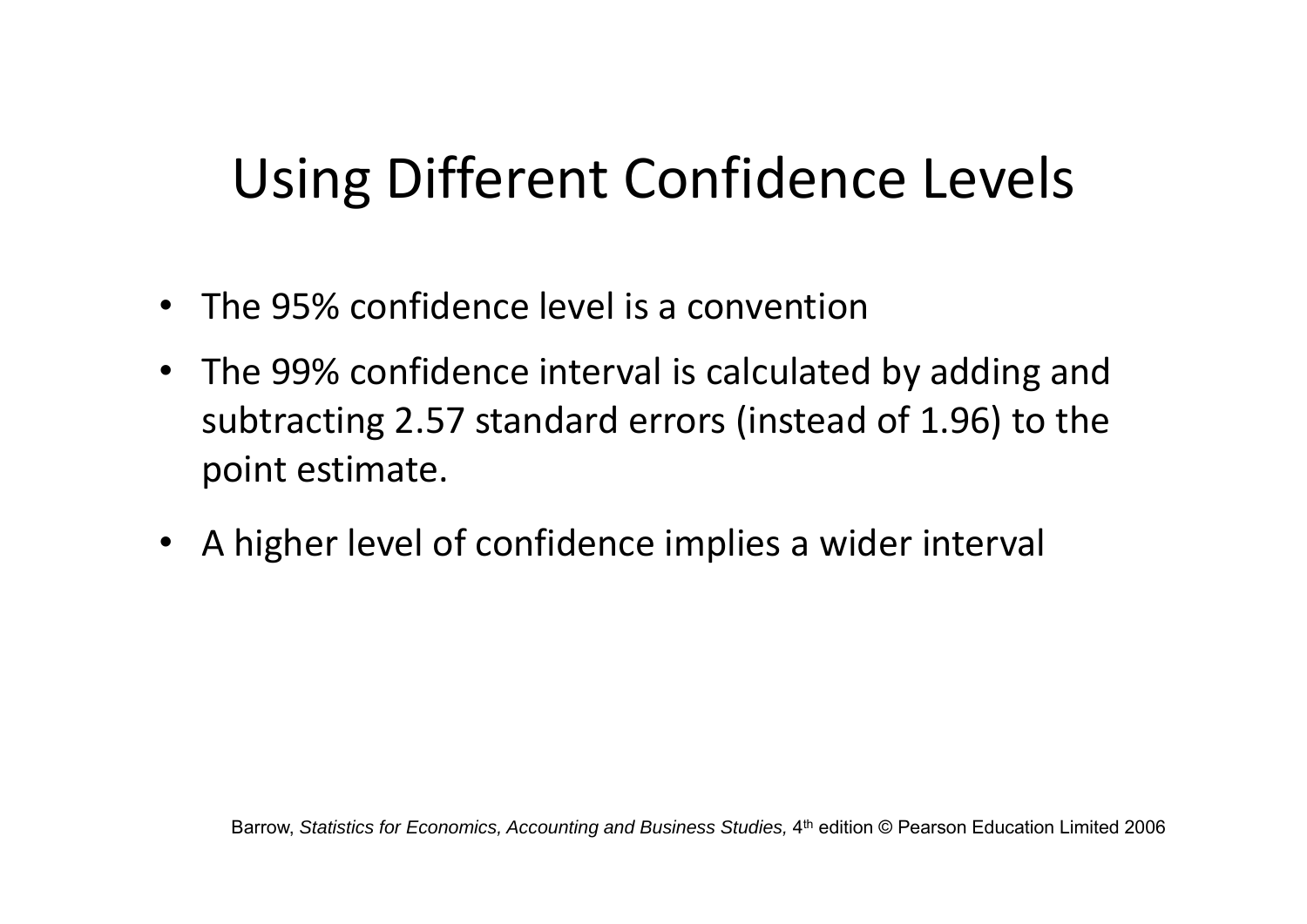### Estimating <sup>a</sup> Proportion

- • Similar principles
	- The sample proportion provides an unbiased point estimate
	- The 95% CI is obtained by adding and subtracting 1.96 standard errors
- We need to know the sampling distribution of the sample proportion, where p is the sample proportion,  $\pi$  the population proportion

$$
p \sim N\left(\pi, \frac{\pi(1-\pi)}{n}\right)
$$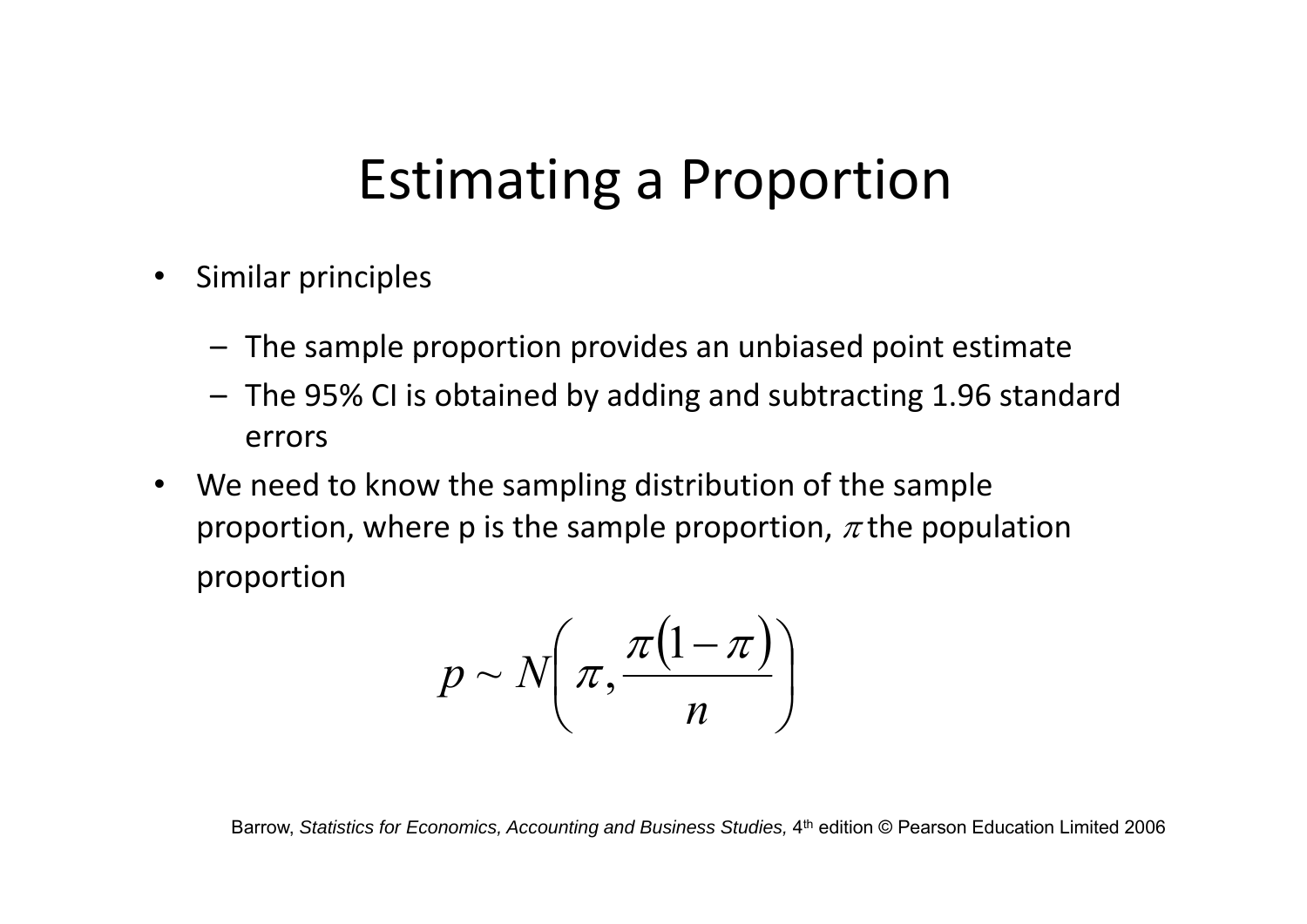## Example: Unemployment

- Of <sup>a</sup> sample of 200 men, 15 are unemployed. What can we say about the true proportion of unemployed men?
- Sample data

$$
- p = 15/200 = 0.075
$$

– *<sup>n</sup>* <sup>=</sup> 200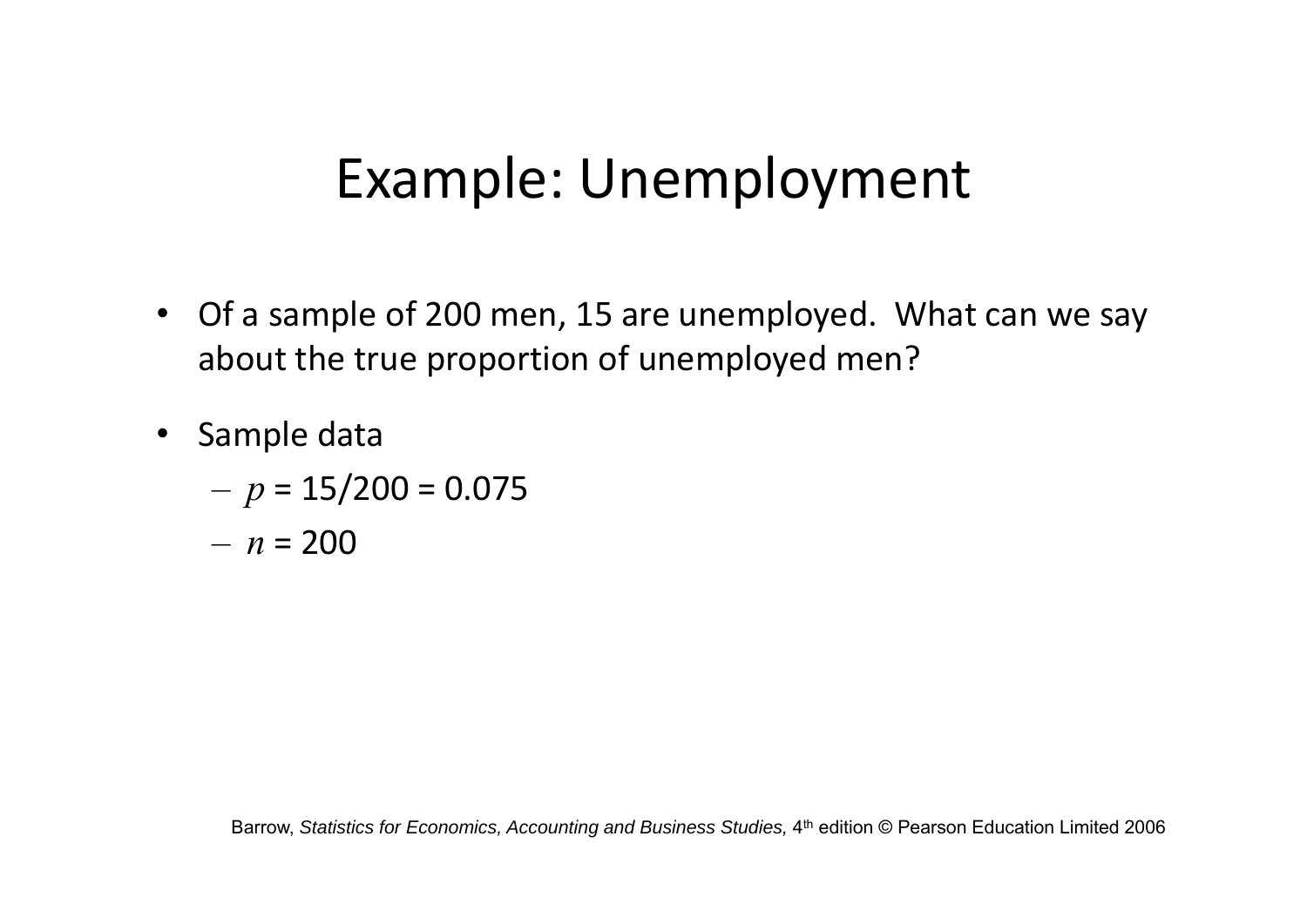#### Example: Unemployment (cont.)

•Point estimate: 0.075 (7.5%)

•

• Interval estimate Standard  $p \pm 1.96 \times \sqrt{p(1-p)}$ error of proportion *n*200 $0.075 \pm 1.96 \times$   $\underbrace{) 0.075 \times 0.925}_{0.075 \times 0.925}$  $= 0.075 \pm 1.96 \times \sqrt{\frac{0.075 \times}{1}}$  $\equiv$  $= 0.075 \pm 0.037 = [0.038, 0.112]$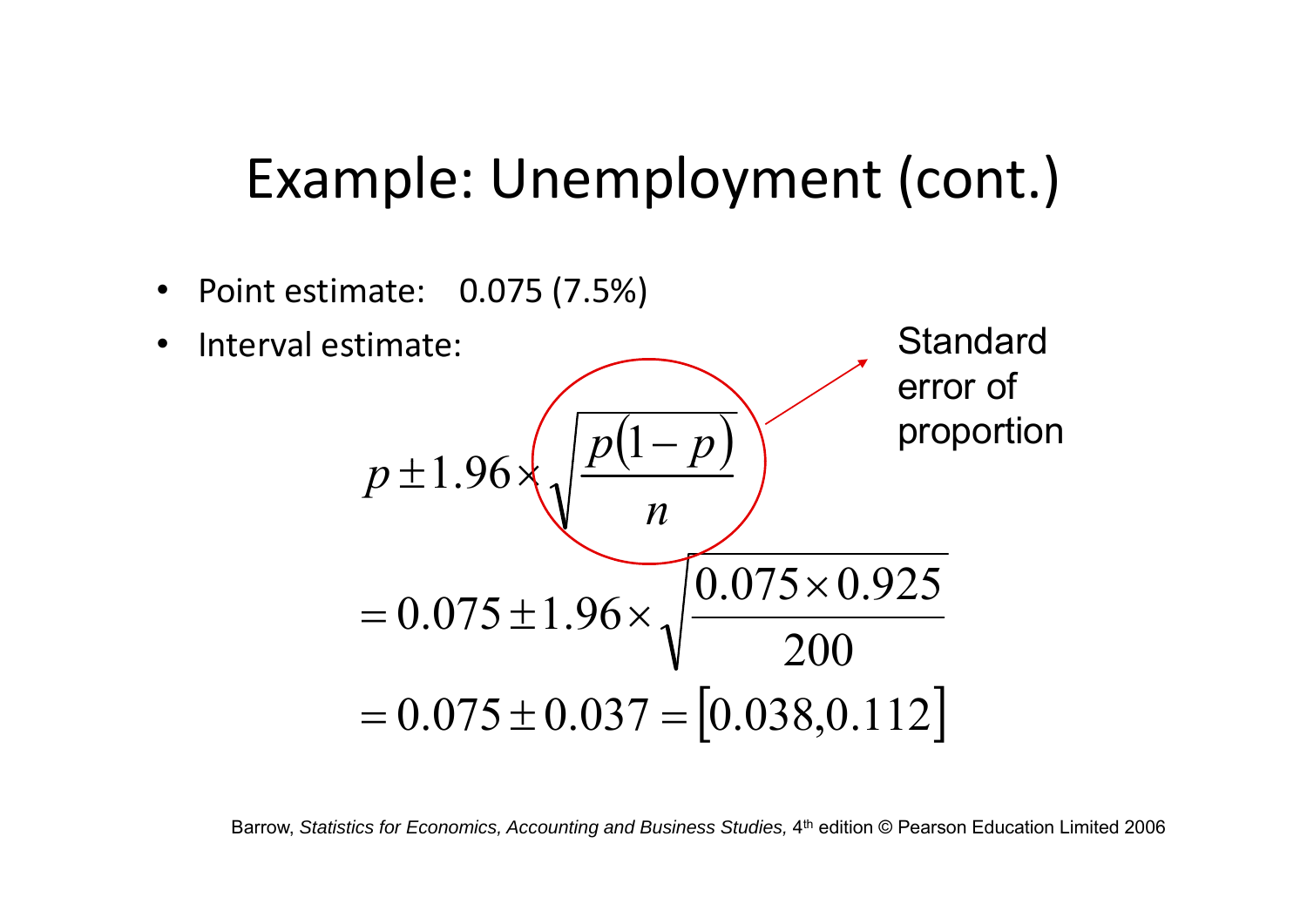# Estimation With Small Samples: Using the *<sup>t</sup>* Distribution

- $\cdot$  Recall that if
	- The sample size is small (<25 or so), and
	- $-$  The true variance  $\sigma^2$  is unknown
- Then the *t* distribution should be used instead of the standard Normal.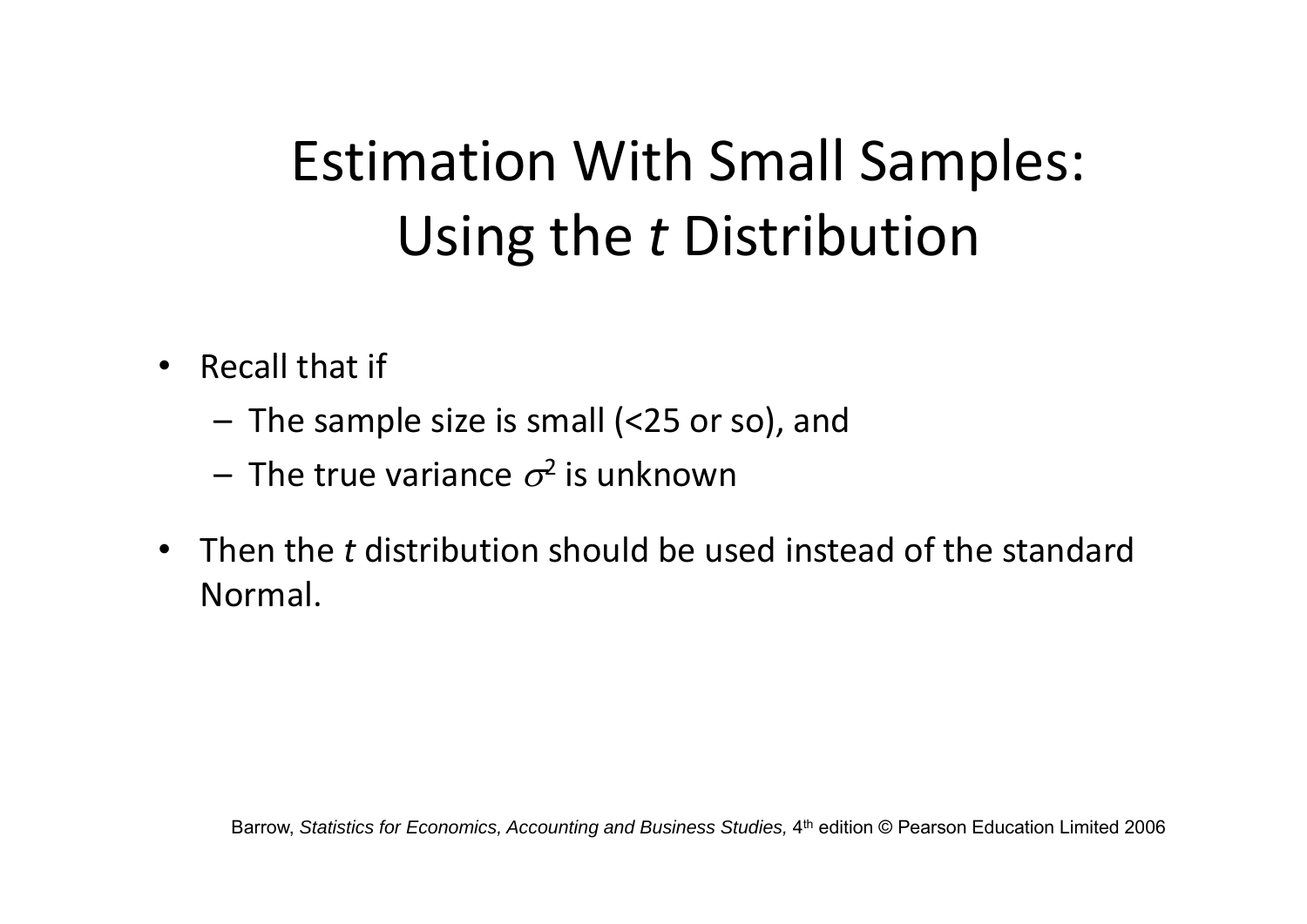#### Example: Beer Expenditure

- A sample of 20 students finds an average expenditure on beer per week of £12 with <sup>a</sup> standard deviation of £8. Find the 95% CI estimate of the true level of expenditure of students.
- $\bullet$ Sample data:

$$
\overline{x} = 12, s = 8, n = 20
$$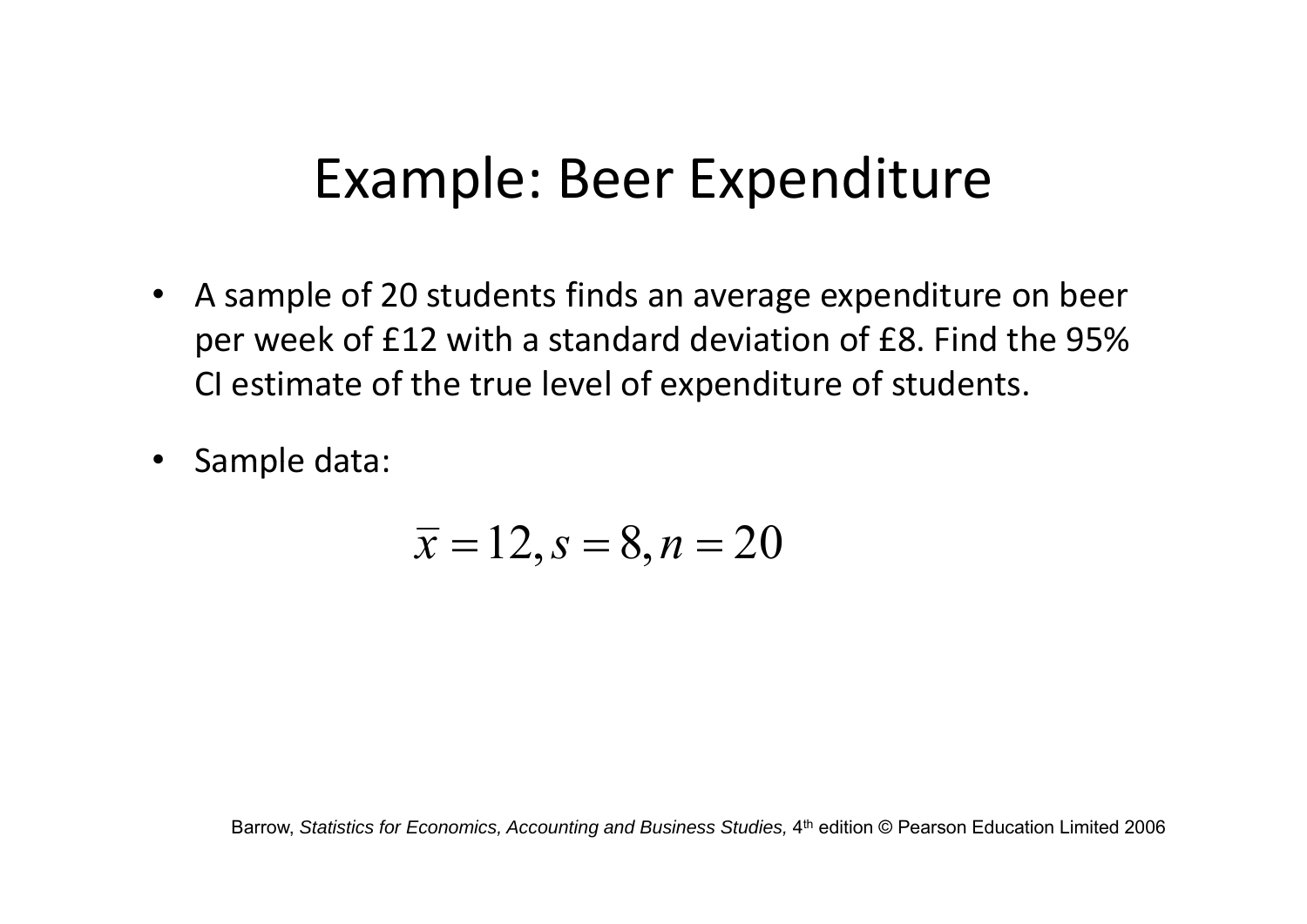#### Example: Beer Expenditure (cont.)



• The *t* value of  $t_{19}$  = 2.093 is used instead of *z* =1.96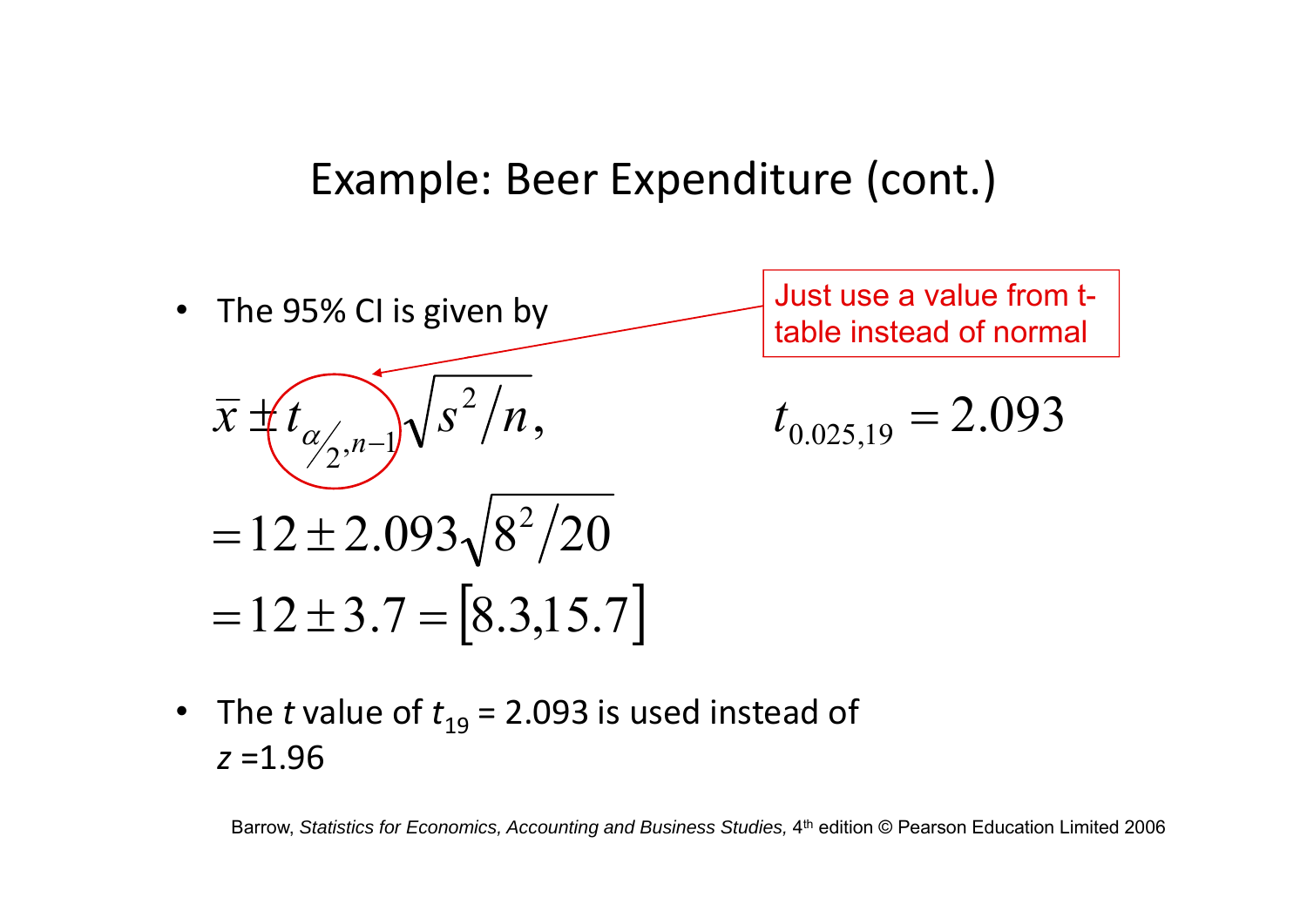#### 100(1‐α)% Confidence Intervals: Small Samples



Barrow, *Statistics for Economics, Accounting and Business Studies,* 4th edition © Pearson Education Limited 2006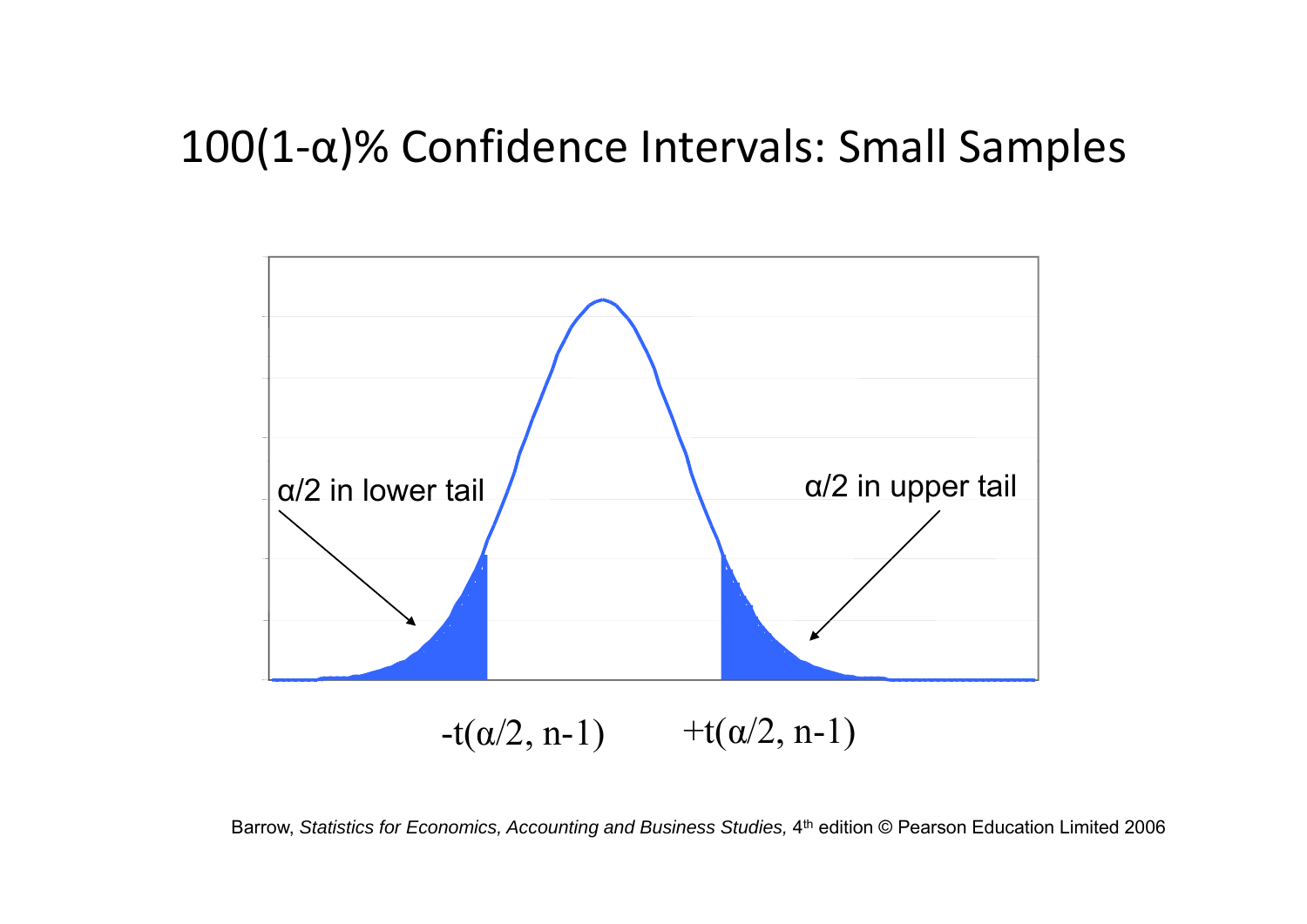#### 100(1‐α)% Confidence Intervals: Large Samples

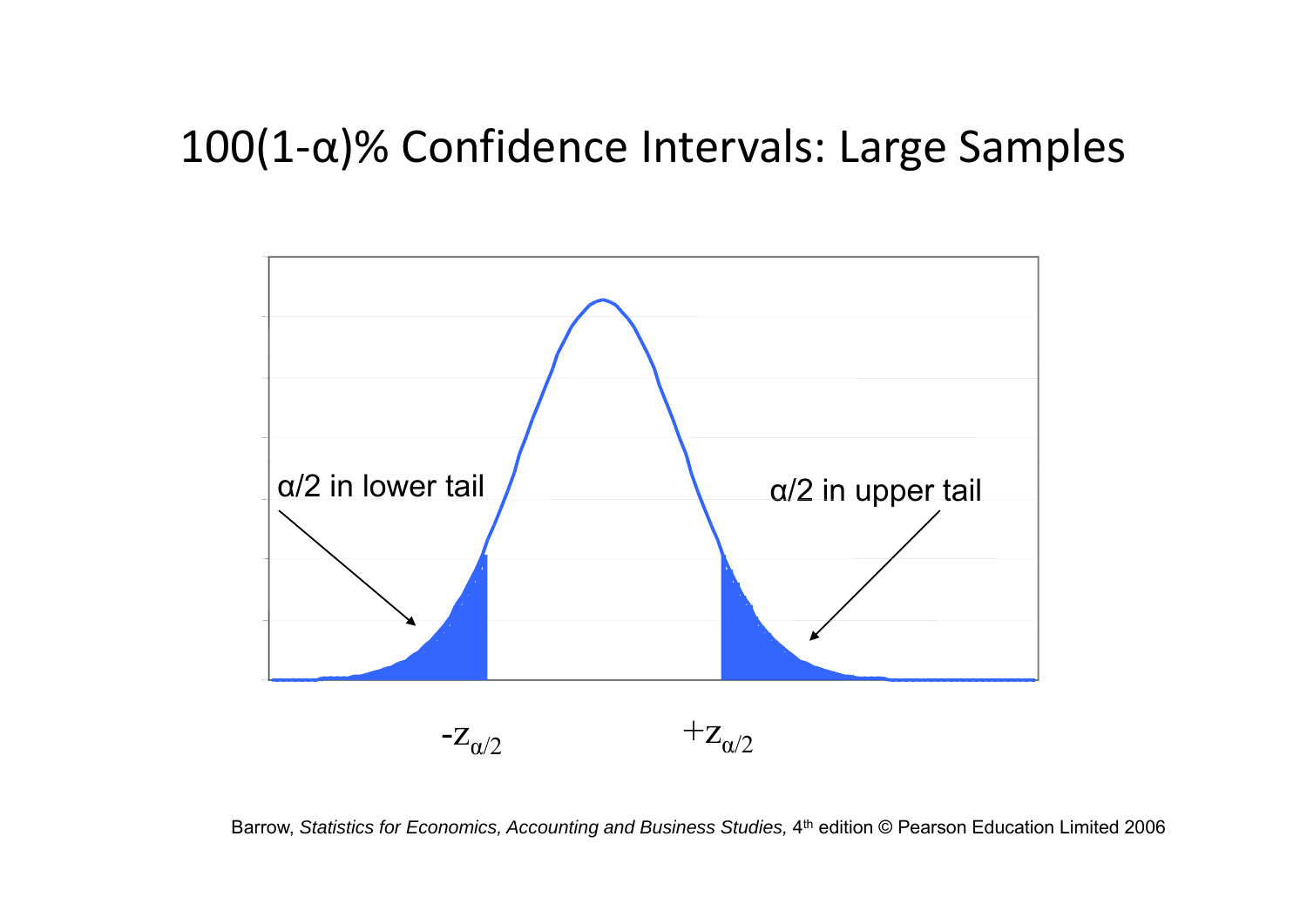### Estimating the Difference of Two Means

- Example: A survey of holidaymakers found that on average women spent 3 hours per day sunbathing, while men spent 2 hours
- $n_w$ = $n_m$ =36, s<sub>w</sub>=1.1, s<sub>m</sub>=1.2
- Estimate the true difference between men and women in sunbathing habits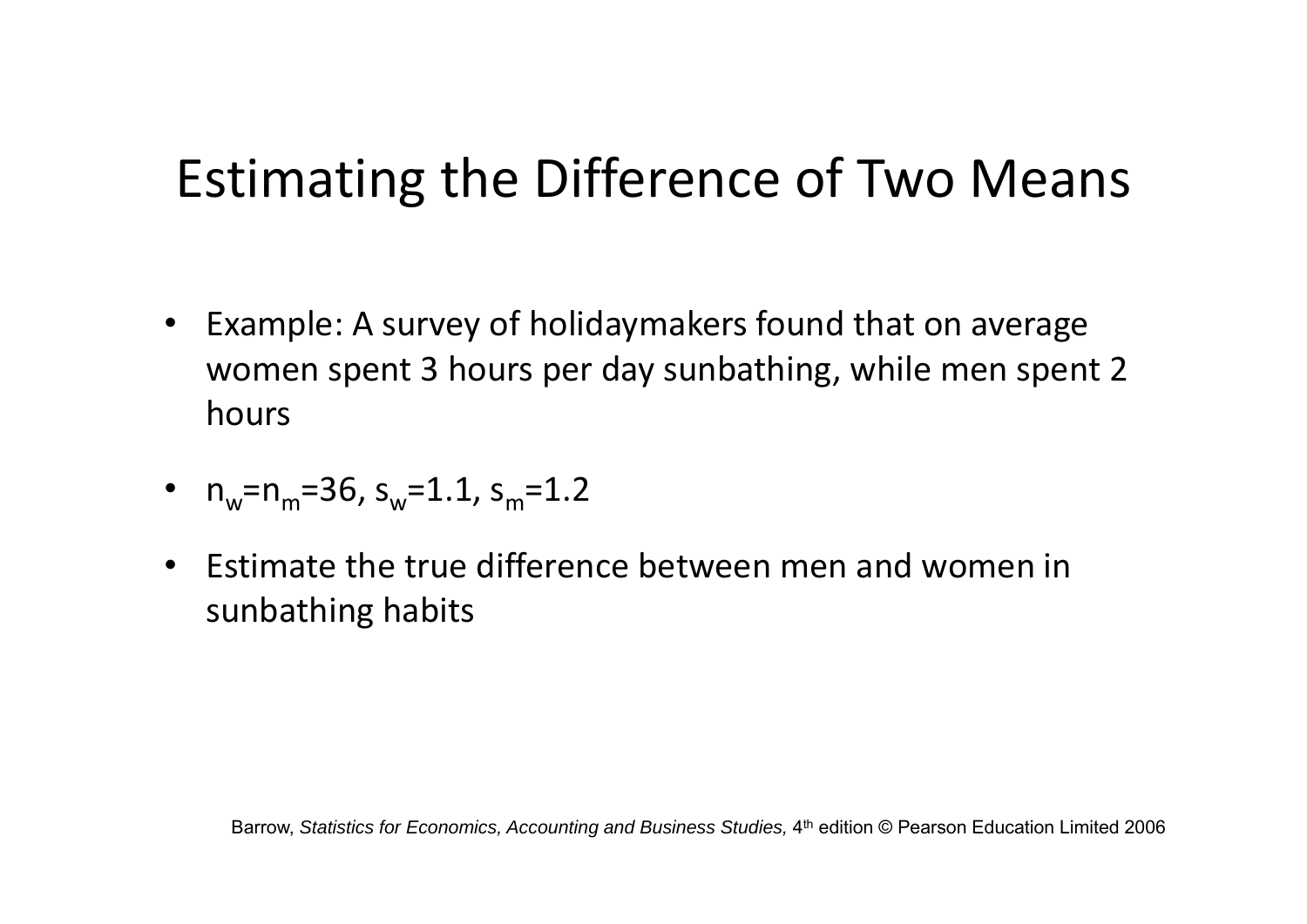#### Same Principles as Before…

•Obtain <sup>a</sup> point estimate from the samples

$$
\overline{x}_w - \overline{x}_m = 3 - 2 = 1
$$

- Add and subtract 1.96 standard errors to obtain the 95% CI
	- –We just need the appropriate formulae

$$
\sqrt{\frac{S_w^2}{n_w} + \frac{S_m^2}{n_m}}
$$

$$
1 \pm 1.96 \sqrt{\frac{1.1^2}{36} + \frac{1.2^2}{36}}
$$
  
= 1 \pm 0.7 = [0.3, 1.7]

• The difference between women and men's sunbathing is between 20 mins. and 1 hour and 42 mins.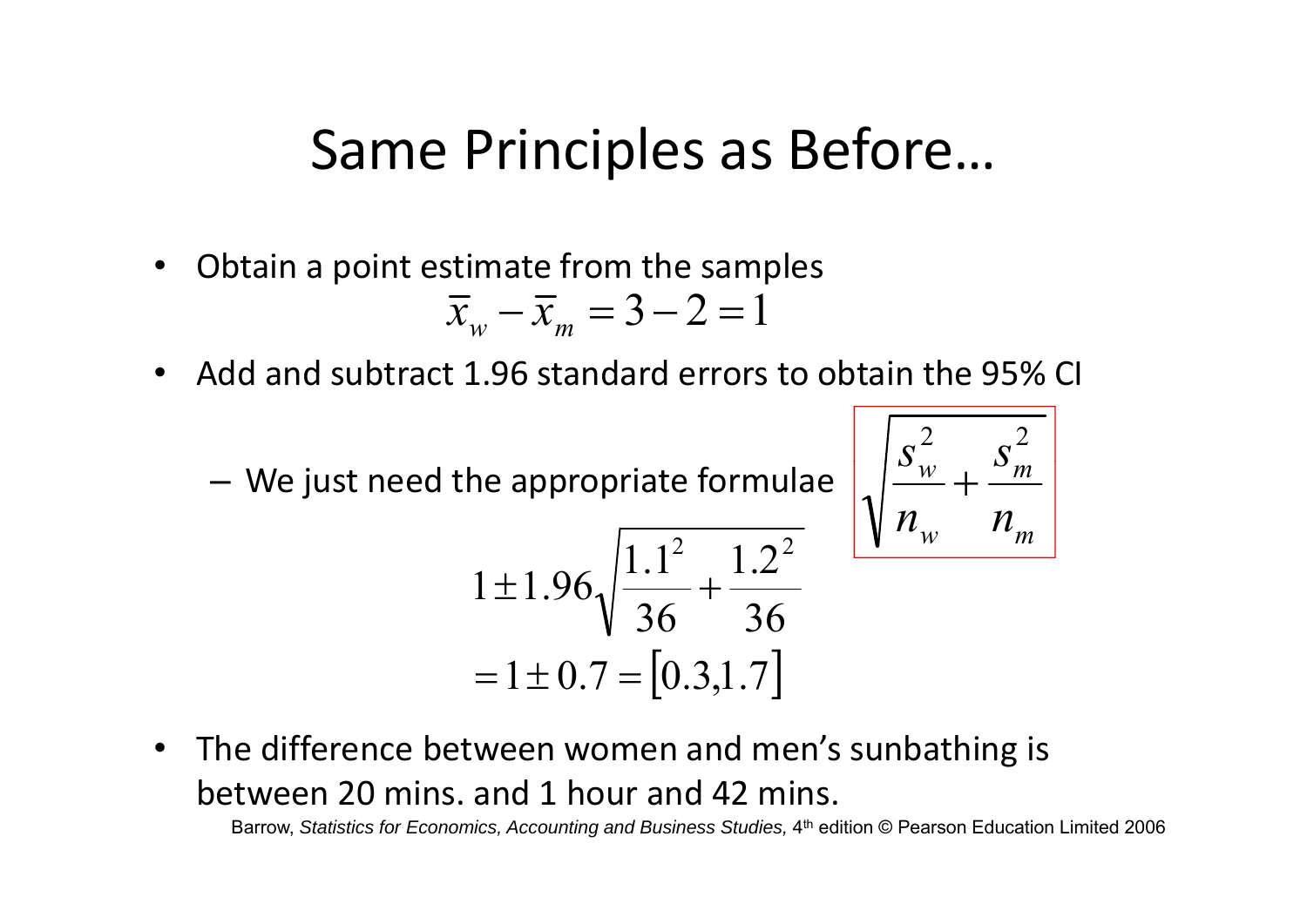## Confidence Intervals: General Steps

- $\bullet$ • Decide on the probability 100(1- $\alpha$ )% you want to associate with the confidence interval
- $\bullet$  Determine the sampling distribution of the random variable in question (mean, proportion, differences between means, proportions) and NB that this sometime varies by sample size
- Look up the value of  $z_{\alpha/2}$  or t  $_{\alpha/2}$  in the relevant tables
- the 100(1- $\alpha$ )% CI is obtained by adding and subtracting z or t standard errors